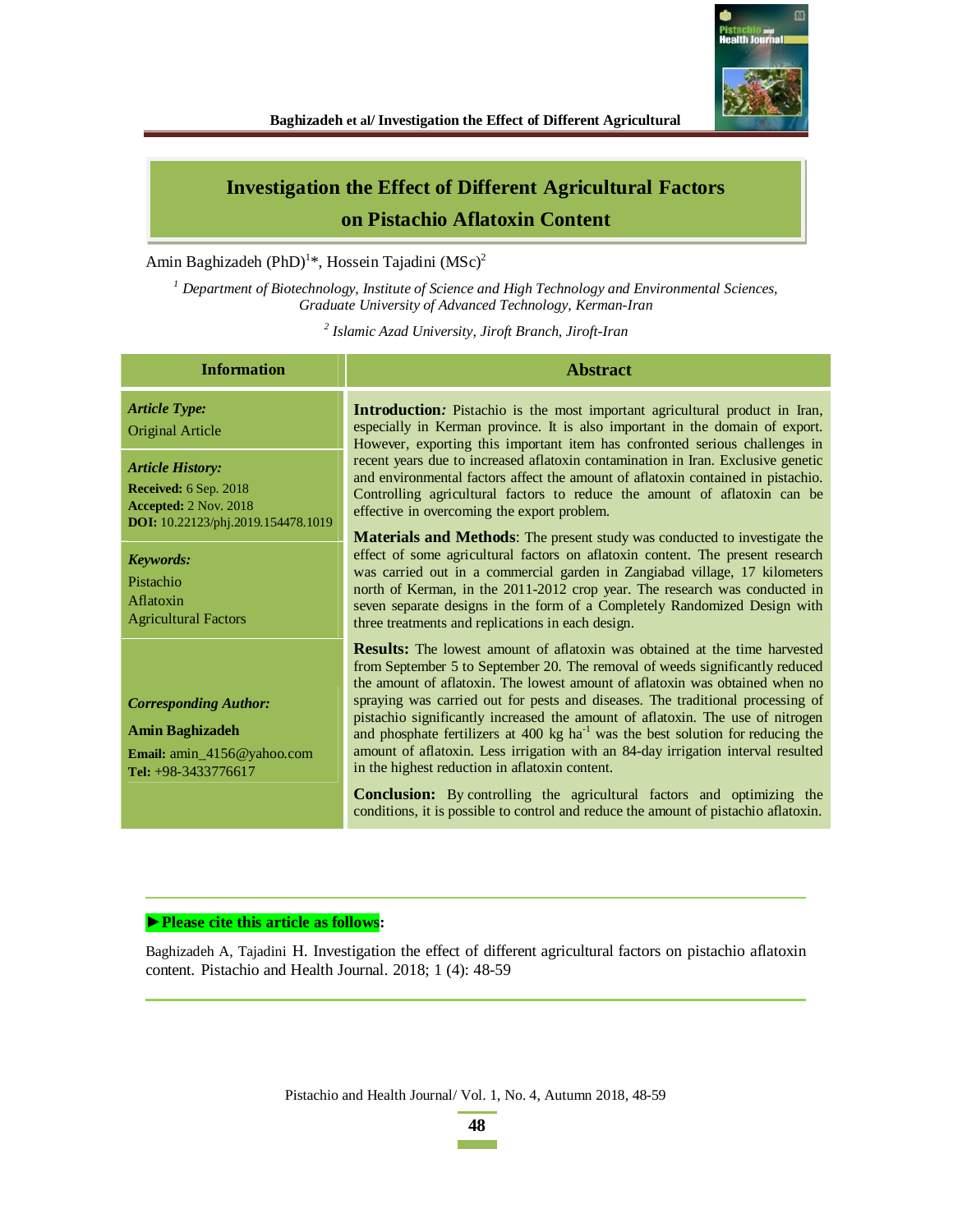### **1- Introduction**

Pistachio (*Pistacia vera L.)* belongs to the Anacardiaceae family. Itis one of the most prominent tree nuts [1- 3]. Due to the fact that a large area of Iran is located in desert regions with unfavorable conditions such as salinity of water and the deficiency of soil and water, cultivating pistachio, as a plant resistant to these conditions, has been of paramount importance [4]. As an important export item, pistachio struggles with contamination caused by different species of *Aspergillus* during the course of the cultivation which, in addition to apparent damage to the fruit, causes secondary metabolites, such as mycotoxins, and reduced nutritional and export value of this fruit [5]. Aflatoxin is one of the most important types of mycotoxins; it has attracted attention because of the different biochemical and biological effects and serious problems it causes for humans and animals. Aflatoxin is produced by two species of *Aspergillus flavus* and *Aspergillus parasiticus* [6, 7]. Aflatoxin is a common food contaminant, generally produced at temperatures of 24-35°C and a humidity of at least 18% [7]. Therefore, it has the potential of infecting agricultural products during the production, harvest, processing, and storage [7, 8, 9]. High levels of humidity and high temperatures at the end of the growing season are among the factors influencing the transition to the growth of fungi. The amount of aflatoxin is another major contamination of pistachio in the garden. Some other factors include the presence of early splitting pistachio nuts, pest attack, and delay in harvesting [8, 10]. Given the importance of

early splitting in the formation of aflatoxincontaminated pistachios, it is absolutely necessary to pay attention to the amount and correct irrigation intervals in the pistachio garden according to the conditions of the region. Inappropriate irrigation in late spring increases the number of early splitting pistachios. One solution to reduce early splitting and aflatoxin contamination is to carry out regular irrigation operations. Contamination with aflatoxin-producing factors starts from the garden and expands during processing and storage. Early splitting varies from one garden to another and from year to year, depending on the type of soil and nutrition, variety, weather conditions, and irrigation diets [11, 12]. According to the cultivar, soil texture and weather conditions, it is recommended to harvest each individual crop at the right time and to avoid the maintenance of the product on the tree for any reason. Delay in harvesting provides more time for pistachio seeds to have contact with spores suspended in the garden. Thus, early harvesting will reduce pistachio contamination [11, 13]. Early splitting nuts with dry, wrinkled green skin are at the risk of fungal contamination three times more than the ordinary seeds that have a fresh green skin without any wrinkles. Aflatoxin levels in sunflower seeds are 50 times higher than natural pistachios [11, 14]. The starting point for contamination with aflatoxin in garden conditions is before harvesting. In regard with Fandoghi variety, which accounts for 60% of Iran's pistachios, over 65% of fruits are totally ripe by the first third of September, and the skin of the nuts crack afterwards and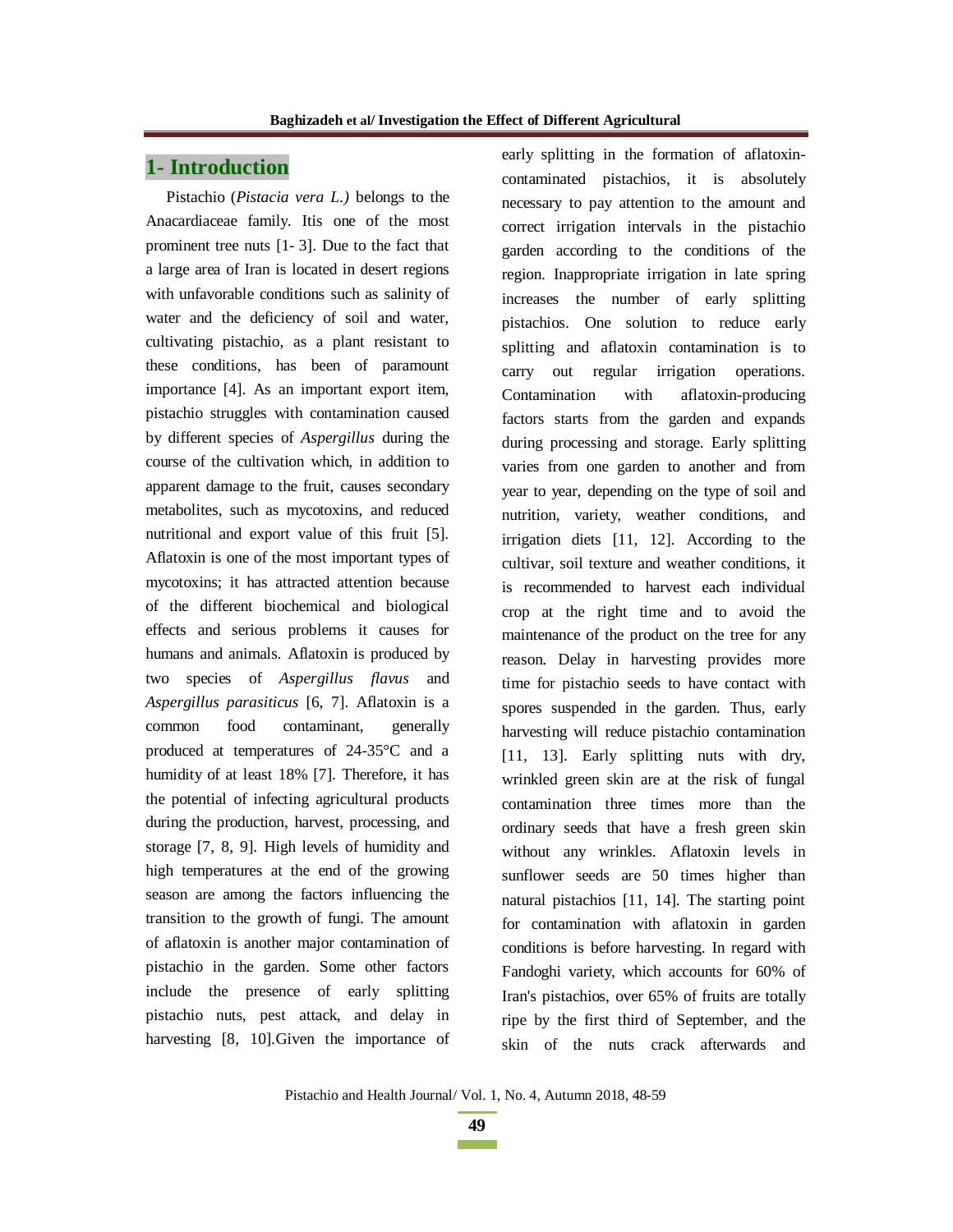conditions for subsequent contamination such as insect damage, growth of fungi, and the production of aflatoxin becomes more and more favorable [15]. Due to easy access to the nuts, the population of insects and mites on pristine pistachios with cracked skin is relatively high. In addition to providing moisture conditions for the growth of the fungus, weeds provide a winter accommodation period for some of the pests and spores of the fungus, and they might complicate the harvesting process and increase the risk of contamination. The growth and development of aspergillus in the plants and the remnants of the processing result in increased fungus densities and the contamination of pistachios with aflatoxin. Thus, it is recommended to reduce the amount of aflatoxin by removing vegetation residues from the gardens [16, 17]. Processing refers to an operation during which newly harvested pistachios are peeled, washed, dried, separated, and stored. The population of *Aspergillus flavus* fungi in pistachio fruit processing terminals is affected by various factors such as terminal type (traditional or mechanized), type of washing system, type of pistachio input, and terminal management [18,19]. The population of aspergillus toxin fungi in traditional storage is 2.6 times higher than semi-mechanized terminals. Also, Comparison of different washing systems shows that the use of a water shower system is more effective than a constant water reservoir or water in the flow to reduce the population of fungi and that the combination of the two methods is useful in creating a system for washing and separating infected pistachios from healthy nuts. [18, 19]. Early splitting

pistachios which have not been contaminated in the garden might be contaminated during transport and processing operations. Humidity and high temperatures inside pistachio masses provide the best condition for contamination of early splitting pistachios, making the level of contamination quite unacceptable [11, 19, 20]. The present study was conducted to investigate the effect of harvesting time, weed removal, spraying rate, type of processing, the amount of nitrogen and phosphate fertilizers, and proper irrigation intervals on decreasing the amount of aflatoxin.

### **2. Materials and Methods**

The present research was carried out in a commercial garden in Zangiabad village, 17 kilometers north of Kerman, with a height of 1700 meters above sea level, in the 2011-2012 crop year. The studied samples included Fandoghi pistachio trees, 25 years old, which were irrigated for 56 days. The research was conducted in seven separate designs in the form of a Completely Randomized Design with three treatments and replications in each design. The effects of harvesting time, weed removal, number of spraying, type of processing, nitrogen and phosphate fertilizers, and irrigation interval were investigated. It should be noted that the selection of treatments in each design was based on the local convention and the review of scientific resources.

### **2.1. The Effect of harvesting time:**

The effects of harvesting was reviewed on the three dates 5th of September, the 20st of September, and the 5th of October.

Pistachio and Health Journal/ Vol. 1, No. 4, Autumn 2018, 48-59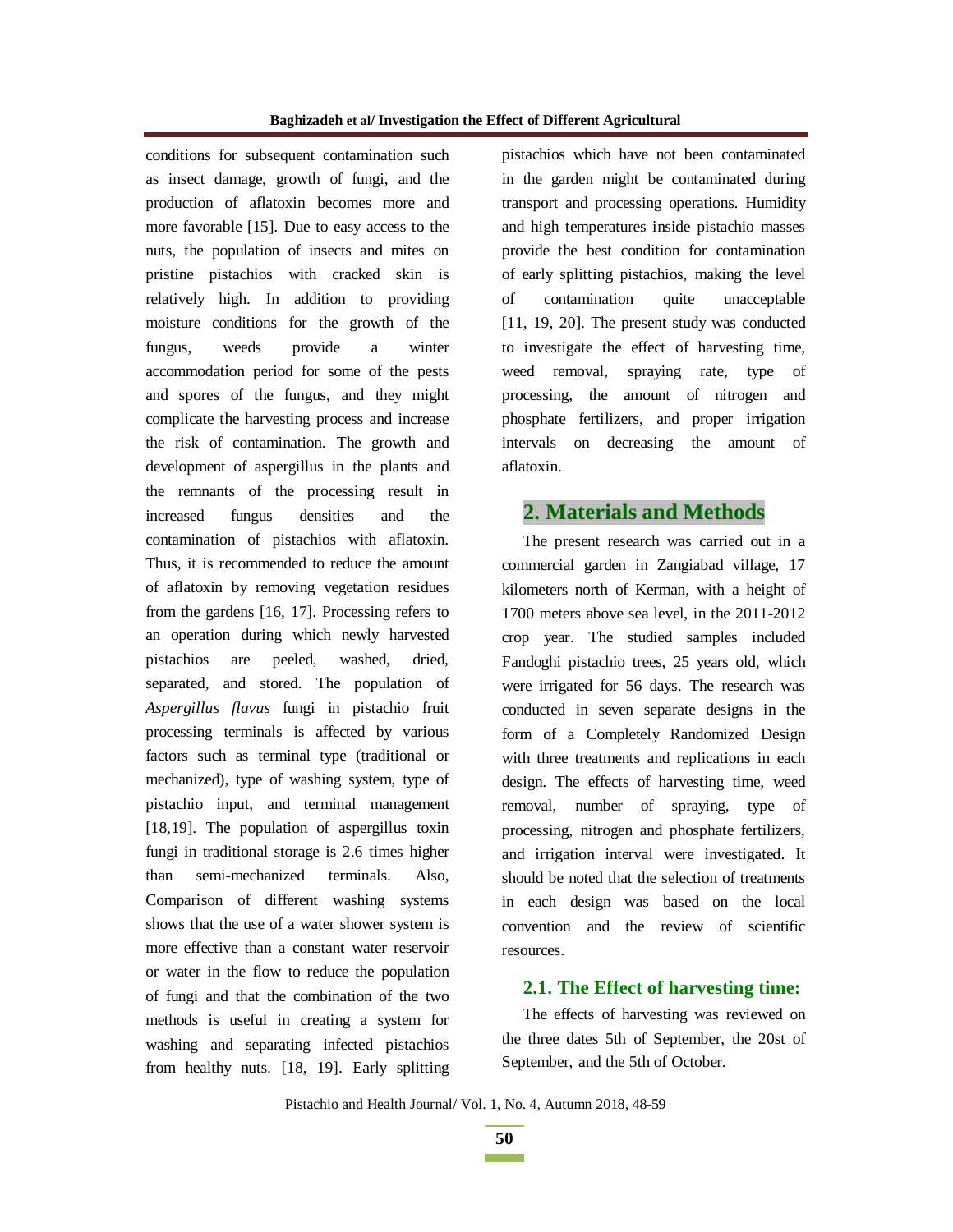### **2.2. The Effect of weed removal:**

Effect of weed removal using mechanical methods and herbicide was examined. The state of non-removal of weeds was also examined.

### **2.3. Effect of spraying frequency:**

The present research examined the effects of three treatments of six spray, three spray, and no spray paths. Washing was done with soap and water.

#### **2.4. The Effect of processing type:**

The present research studied the effects of traditional, semi-mechanized and mechanized processes; In traditional processing peeling to drying stages were done manually, which lasted 3 to 4 days. In semi-mechanized processing, the fruits were peeled by a machine and washed in a flooded pond. However, in the mechanized process, all steps were performed by the machine and the washing was carried out using a water shower, all of which were carried out in a few hours.

## **2.5. Nitrogen fertilizer treatments (46% urea):**

800 kg ha $^{-1}$  of N fertilizer was fed to the first row and 400 kg  $ha^{-1}$  to the second row as a superficial spread at the beginning of the vegetative season, once when the fruit and leaves appeared completely and then during mid-vegetative season, when the nuts were being filled.The third row did not receive any fertilizer; the row were irrigated after providing the required fertilizer.

### **2.6. Phosphate fertilizer application (Triple phosphate 46%):**

In this treatment, the effect of three doses of phosphate fertilizer was investigated; the first row received 800 kg ha<sup>-1</sup>phosphate fertilizer, the second row  $400 \text{ kg}$  ha<sup>-1</sup> of phosphate fertilizer in a choral manner, and the third row receive no fertilizer. Each row was divided into three equal parts and were considered as three repetitions. The phosphate fertilizer was given to the ground during hibernation.

#### **2.7. Irrigation cycle treatments:**

In this treatment, three irrigation rounds of 28, 56, and 84 were examined; during the growing season, the first row was irrigated every 28 days, the second row every 56 days, and the third row every 84 days.

#### **2.8. Aflatoxins measurement**

Sampling was done completely randomly. In each block, 3 kg were collected from trees and transferred to the laboratory of Negin Gostar Kerman Company. The level of aflatoxin in the HPLC system was measured by the WATERS model of the United States of America, according to standard number 6872 (standard aflatoxin of the Bureau of Standards and Industrial Research of Iran). The level of aflatoxin was measured in three distinct stages in HPLC method**:**

1- Extraction or preparation of aflatoxin involving the separation of aflatoxin from fat and nuts.

2- Purification of aflatoxin.

3. Determining the amount of aflatoxin by the device.

Initially, the pistachios are first washed, and the fruits are extracted out of the skin and measured in 100 gr units. Then, the fruits are grinded and turned into a special form of dough. Then, 50 grams of the powdered fruit is weighed, to which 5 grams of sodium chloride is added to separate aflatoxin from the fruit. 200 ml of 80% methanol and 100 ml of N-hexane 100% are added to the mixture and,

Pistachio and Health Journal/ Vol. 1, No. 4, Autumn 2018, 48-59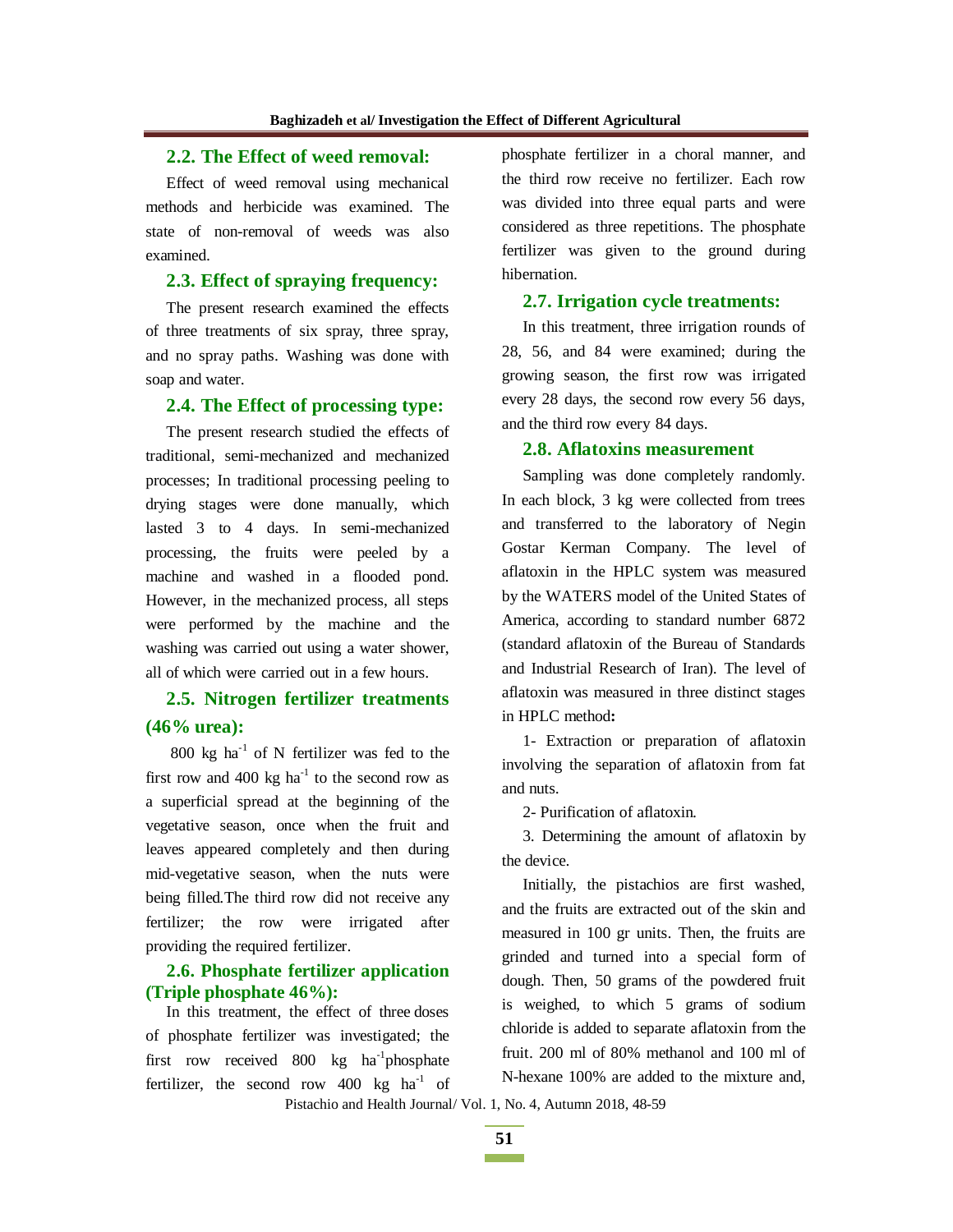then, the resulting product is completely mixed with a high speed blender for three minutes. The extract is Then filtered. Then, 20 ml of the solution is distilled off with a volume of 150 ml. The resulting mixture is poured into the test tube and shaken to be thoroughly mixed. The mixture is then straightened using the what man GF/F filter paper. 70 ml of the extracts prepared and diluted in the previous step is passed through *immune affinity clean up column* at a rate of 2 mL/min. Then, the column is washed with 15 ml of HPLC water. After that, the column is dried with mild air flow for 10 to 15 seconds, and  $1500 \mu l$ methanol is added to the column. The resulting material is collected in the special vial of the device and 1500 ml of HPLC water is added to the vial after 1 minute and mixed with a vortex. Then, a  $0.45 \mu m$  filter is used to stir the mixture. It is then injected into a special vial. Water, acetonitrile, and methanol mixture  $(60:20:20, v/v/v)$  with a flow-rate of 1 mL/min were used for the mobile phase. Conditions of analysis were C18, column 300 x 4.6 mm with guard column, and Fluorescence detection was performed at excitation and emission

wavelengths of 365 and 435 nm, respectively. Finally, the amount of aflatoxin is reported by the machine in the form of a curve and computed in the Excel software.

#### **2.9. Statistical analysis**

Analysis of variance was done on the measured aflatoxin values. Duncan test was performed to compare the mean of treatments. The above analyses were performed with the SPSS software and the graphs were plotted with the Excel software.

## **3. Results**

#### **3.1. The effect of the harvest time**

According to the F obtained from the analysis of variance of harvest time, the difference between the data is highly significant, indicating that different harvesting times have different effects on the amount of aflatoxin in pistachios (Table 1).To determine the best harvest time, Duncan test was used to examine the time needed for harvesting, as shown in the Fig. 1. The results show that pistachio harvesting is appropriate until September 20, and the delay in harvesting increases the amount of aflatoxin.

| <b>Sources of</b><br>variations | Degree of<br>freedom | <b>Mean of squares</b> |                 |                   |                    |                        |                         |                     |  |
|---------------------------------|----------------------|------------------------|-----------------|-------------------|--------------------|------------------------|-------------------------|---------------------|--|
|                                 |                      | Harvest<br>time        | Weed<br>removal | Spraying<br>cycle | Processing<br>type | Nitrogen<br>fertilizer | phosphate<br>fertilizer | Irrigation<br>round |  |
| <b>Treatment</b>                | $\overline{2}$       | $1413.74$ **           | $4.94***$       | $243.1$ **        | $615.1$ **         | $77.75***$             | $12.6$ **               | $40.1***$           |  |
| <b>Error</b>                    | 6                    | 1.93                   | 0.003           | 0.17              | 0.11               | 0.009                  | 0.004                   | 0.004               |  |
| CV <sub>0</sub>                 |                      | 11.88                  | 14.83           | 14.41             | 9.02               | 8.16                   | 8.23                    | 18.65               |  |

**Table1.** Variance analysis of agricultural factors affecting the amount of aflatoxin

 $\tilde{ }$  significant at a level of 1%

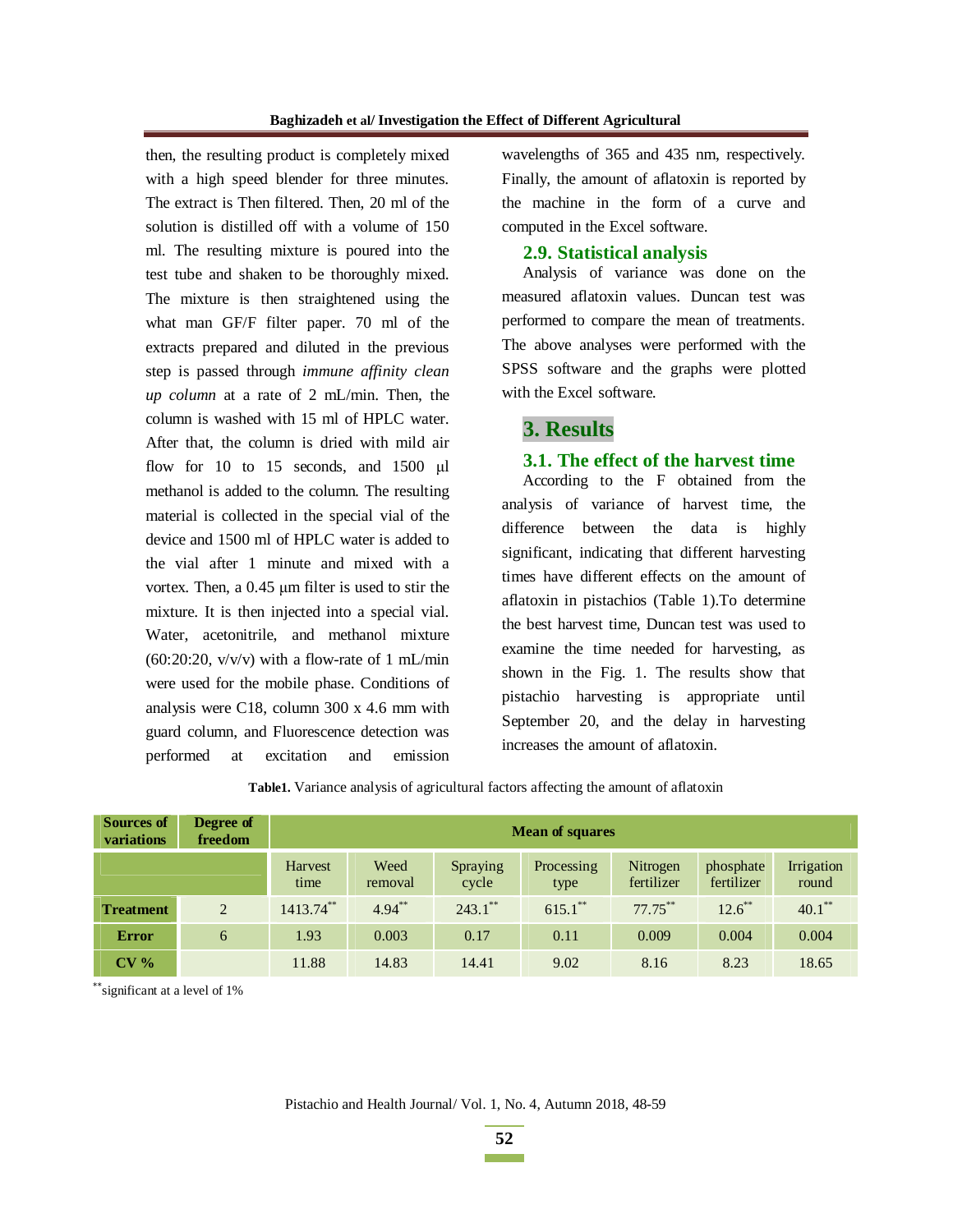

**Fig 1.** Comparison of different treatments of harvest time on aflatoxin content

#### **3.2. The effect of weed removal:**

According to the F obtained from weed removal table variance analysis, the difference between data is significant, indicating that different weed removal methods lead to different amounts of aflatoxin in the pistachio fruit (Table 1). To determine the best weed removal method, Duncan test was used to examine the weed removal as shown in the Fig 2. The removal of weeds, both mechanically and chemically, reduces the amount of aflatoxin as compared with the control.



**Fig 2.** Comparison of different treatments of weed removal on aflatoxin content

Pistachio and Health Journal/ Vol. 1, No. 4, Autumn 2018, 48-59

**53 Contract Contract**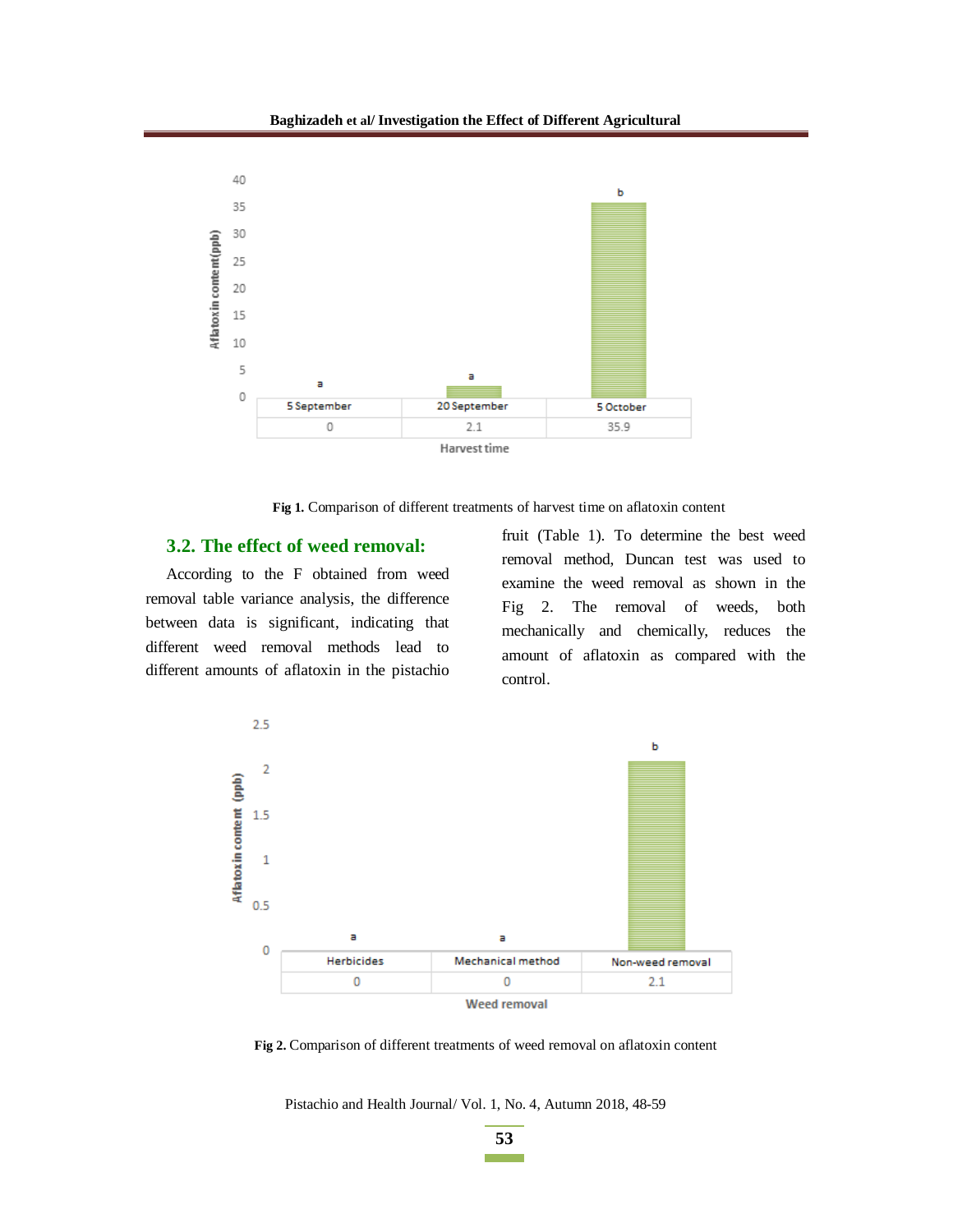### **3.3. The effect of spraying cycle:**

 According to the F obtained from spraying cycle table variance analysis, the difference between data is significant, indicating that different spraying cycles lead to different amounts of aflatoxin in the pistachio fruit (Table 1). To determine the best spraying cycle, Duncan test was used to examine the spraying cycle, whose results are shown in Fig 3. Spray with water and soap not only does not reduce the amount of aflatoxin, but also increases it. This is probably due to the creation of good moisture conditions for the growth of fungi. The highest levels of aflatoxin were observed in three rounds of spraying. Aflatoxin levels decreased with increasing spraying. However, it is not recommended to wash with soap and water to reduce the amount of aflatoxin.



**Fig 3.** Comparison of different treatments of Spraying rounds on aflatoxin content

### **3.4. The effect of the type of processing:**

According to the F obtained from processing table variance analysis, the difference between data is significant, indicating that different processing techniques lead to different amounts of aflatoxin in the pistachio fruit (Table 1). To determine the best processing strategy, Duncan test was used to examine the type of processing, whose results are shown in the Fig 4. The mechanized harvesting method is the best way to reduce aflatoxin levels. In the next step, the semimechanized method is recommended. The results showed that traditional harvesting increases the level of aflatoxin

### **3.5. The effect of nitrogen fertilizer:**

According to the F obtained from nitrogen fertilizer table variance analysis, the difference between data is significant, indicating that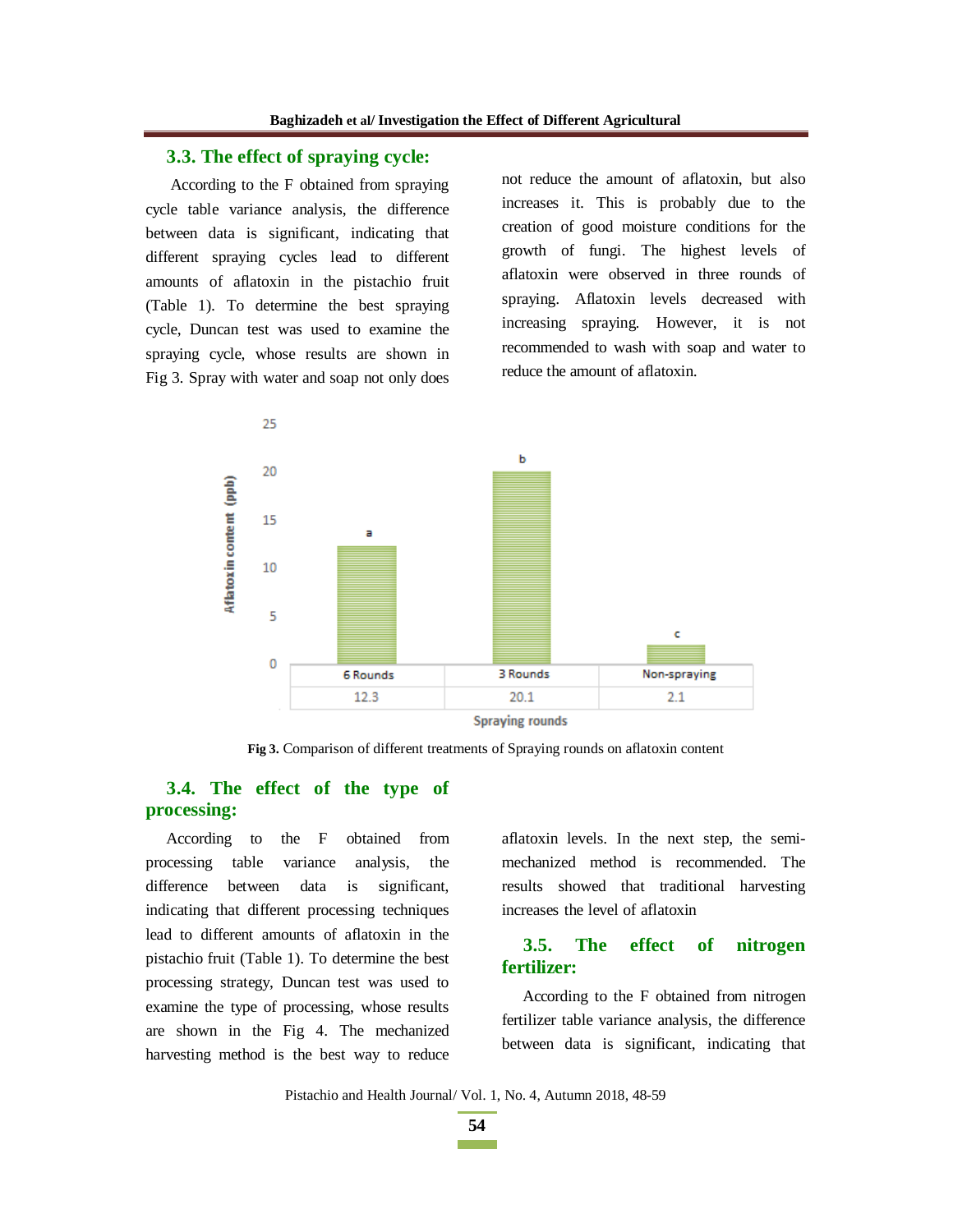different doses of nitrogen fertilizer lead to different amounts of aflatoxin in the pistachio fruit (Table 1). To determine the best dose of nitrogen fertilizer, Duncan test was used to examine nitrogen fertilizer, whose results are

shown in the Fig 5. The use of nitrogen fertilizer (400 kg ha-1) reduces the amount of aflatoxin, while the lack of fertilization and the use of high levels (800 kg ha-1) increase the amount of aflatoxin.



**Fig 4.** Comparison of different treatments of Processing type on aflatoxin content



Nitrogen fertilizer (Kg/ha)

Pistachio and Health Journal/ Vol. 1, No. 4, Autumn 2018, 48-59 **Fig 5.** Comparison of different treatments of Nitrogen fertilizer on aflatoxin content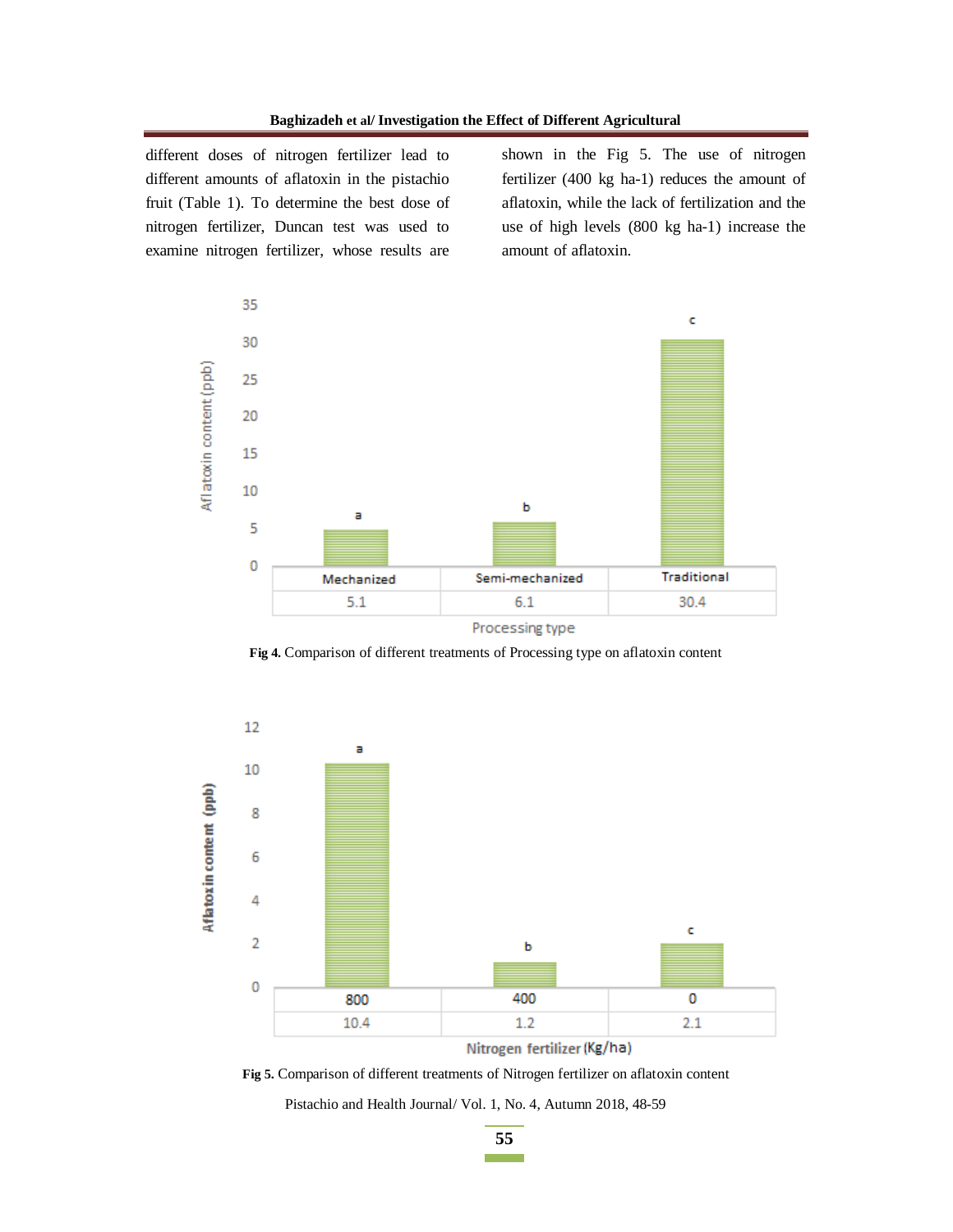**3.6. The effect of Phosphate fertilizer:** 

According to the F obtained from phosphate fertilizer table variance analysis, the difference between data is significant, indicating that different doses of phosphate fertilizer lead to different amounts of aflatoxin in the pistachio fruit (Table 1). To determine the best dose of phosphate fertilizer, Duncan test was used to examine the Phosphate fertilizer, whose results are shown in the Fig 6.The use of phosphate fertilizer (400 kg ha-1) reduces the amount of aflatoxin, while the lack of fertilization and the use of high levels (800 kg ha-1) increase the amount of aflatoxin.



**Fig 6** Comparison of different treatments of Phosphate fertilizer on aflatoxin content

### **3.7. The effect of irrigation round:**

According to the F obtained from irrigation table variance analysis, the difference between data is significant, indicating that different irrigation rounds lead to different amounts of aflatoxin in the pistachio fruit (Table. 1). To determine the best irrigation round, Duncan

test was used to examine the irrigation round, whose results are shown in the Fig 7. The lowest levels of aflatoxin have been produced in irrigation over 86 days. The highest aflatoxin level was seen in round 26 days.



**Fig 7.** Comparison of different treatments of Irrigation cycle on aflatoxin content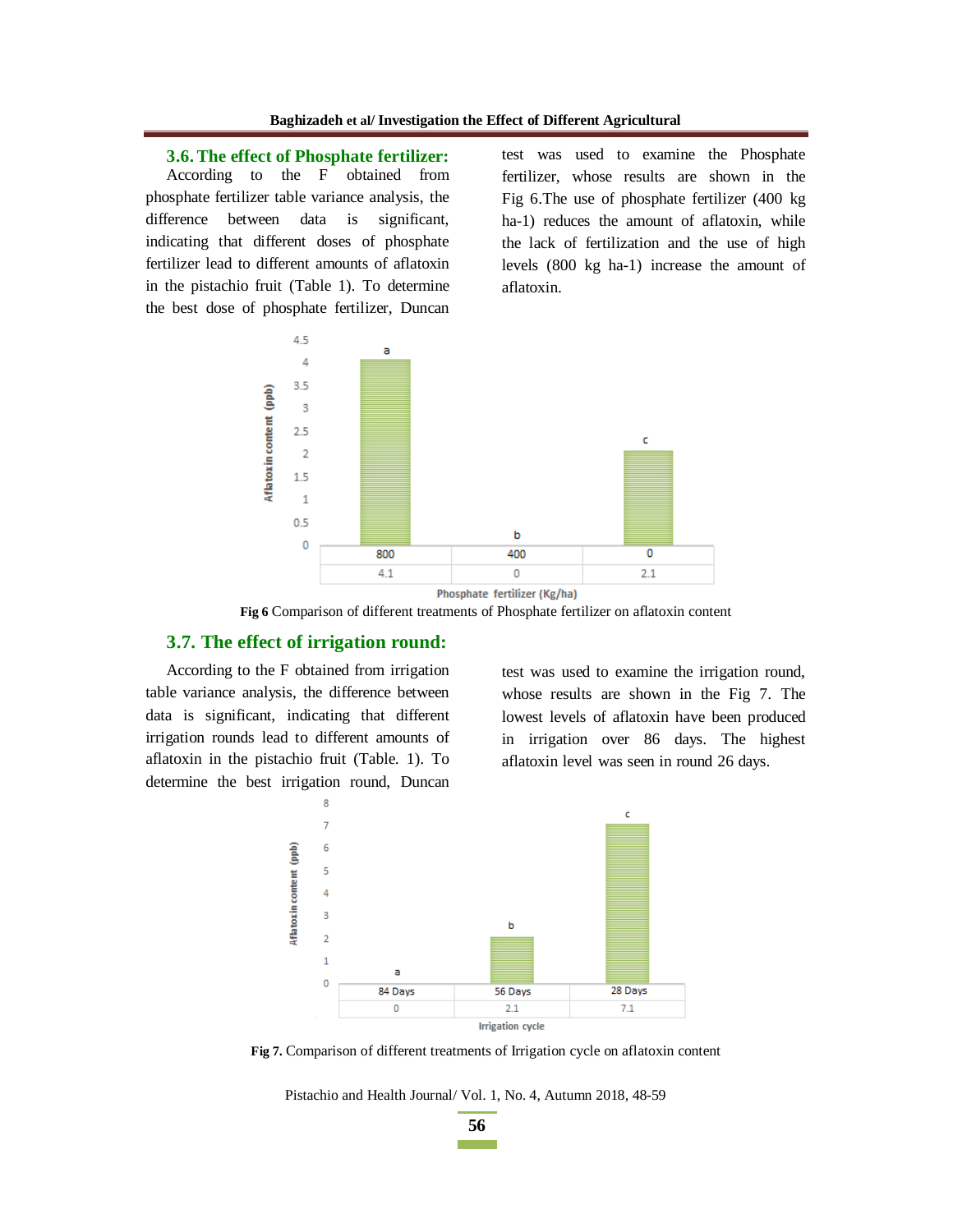### **4. Discussion**

As we can see, the data of the harvesting time is in two categories, and there is no significant difference between the harvesting date of September 5th and September 20th, and the amount of aflatoxin is close to zero. However, the amount of aflatoxin is very high on October 5th, and the percentage of fruit in the sample of October 5th was higher than that of the other samples. At harvest time, it was observed that the percentage of split pistachios with cracked shells was very high in the sample of October 5; samples belonging to  $5<sup>th</sup>$ of September were all healthy and with no crack in the shell. Fanny and colleagues Showed that the highest amount of Aflatoxin in pistachio was observed in October 10th.Delay in harvesting leads to an increase in the percentage of cracked fruits and, finally, an increase in the amount of pistachio fruit contaminated with aflatoxin [11, 12]. As harvesting was delayed, the amount of aflatoxin in the studied pistachios increased by 2 to 30 times [21].

As we can see, the data of weed removal is classified into two categories, and there is no difference between weed removal either using the mechanical method or herbicide, and the amount of aflatoxin is equal to zero. Also, the percentage of healthy fruit in mechanical weed removal is higher than other specimens.

Thus, removing weeds mechanically is recommended because herbicides have many side effects for the plant and soil. Weeds, in addition to providing moisture conditions of the garden for fungal growth, are also the location of wintering of some pests, so it is essential to manage fighting [11, 22].

As we can see, the data of spraying cycle is categorized into three groups, and the lowest amount of aflatoxin is related to a sample that has not been sprayed. The highest amount of aflatoxin is related to those samples that have been sprayed three time. Any factor that causes the soft skin of the pistachio to damage can increase the risk of aflatoxin. The best way to fight pests is timely control [11, 22].

As we can see, the data of the type of processing is categorized into three groups. The lowest amount of aflatoxin is related to the mechanized processing sample; due to the rapid processing stages that reduce the chance of growth and degradation of healthy pistachios, the amount of aflatoxin is reduced. The highest amount of aflatoxin is related to the traditional processing sample due to the slow processing stages, providing the suitable opportunity for the fungi to grow and infect healthy pistachios, resulting in an increase in the level of aflatoxin. The content of aflatoxin  $B_1$  in stained, small, floater, and open shell pistachios was 21, 4, 15, and 2 times higher than unstained, large, sinker, and closed shell pistachios, respectively. With the identification and isolation of contaminated resources in the early stages and proper pistachio processing, aflatoxin levels can be reduced [23].

The data of nitrogen fertilizer is categorized into three groups. The lowest amount of aflatoxin is related to the sample receiving  $400 \text{ kg}$  ha<sup>-1</sup> nitrogen fertilizer and the highest amount is related to 800 kg  $ha^{-1}$ . It was observed that the group receiving 800 kg ha<sup>-1</sup> nitrogen fertilizer were infected with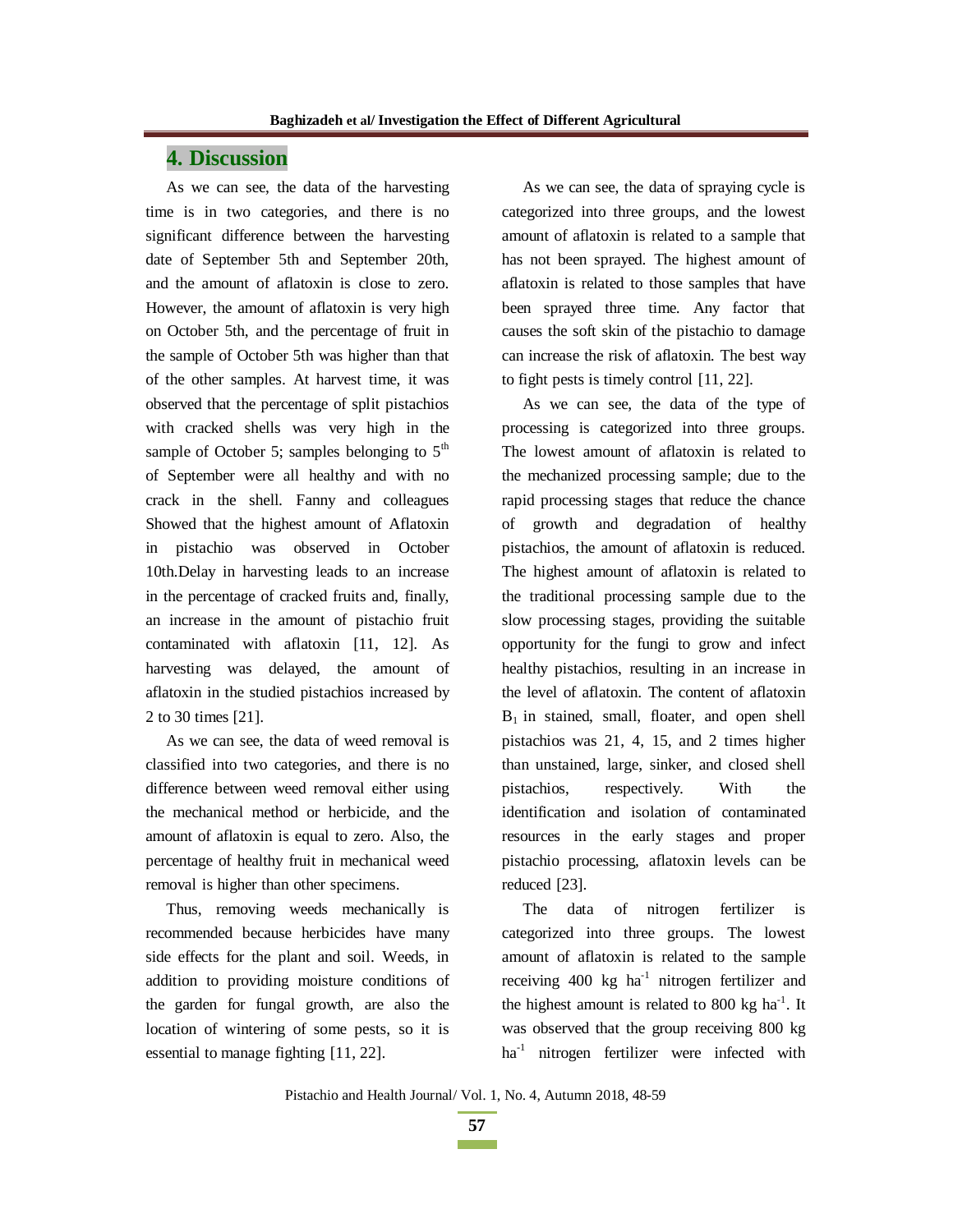cracking, soft shell, and early splitting at the harvest time. Thus, the fungi found their way easily into the fruit and infected the nuts. Nitrogen deficiency stress contributes to the accumulation of aflatoxin [24, 25]. A negative relationship was observed between nitrogen percentage and growth rate of Aspergillus fungus in different pistachio cultivars [26].

As it can be seen, the data of Phosphate fertilizer is classified into three categories, and the lowest amount of aflatoxin is related to the sample receiving 400 kg/ha phosphate fertilizer. The highest amount is related to the sample receiving 800 kg / ha. It was observed that the group receiving  $800 \text{ kg}$  ha<sup>-1</sup> phosphate fertilizer were infected with cracking, soft shell, and early splitting at the harvest time. Thus, the fungi found their way easily into the fruit and infected the nuts. There was a negative relationship between the amount of aflatoxin production and the amount of phosphorus in the 5% level [26].

As it can be seen, for the data of irrigation round, the minimum amount of aflatoxin is observed in samples with 84-day irrigation cycle, and the highest amount of aflatoxin is related to the specimen with 28-day cycle. It was observed that the samples with 28-day irritation cycle had higher frequencies of early splitting, with completely cracked soft shells creating chances for fungal growth and contamination. Regarding the importance of early planting of aflatoxin-contaminated pistachios and the role of irrigation in causing this complication, it is absolutely necessary to observe the correct amount and duration of irrigation in the pistachio garden in accordance with the conditions of the area [11, 22].

### **5. Conclusions**

By controlling some agricultural factors and optimizing the conditions, it is possible to control and reduce the amount of pistachio aflatoxin. The harvesting time of September 20, weed removal, non-spraying, mechanized harvest, the use of chemical fertilizers with standard values, and more irrigation intervals are the best conditions for reducing aflatoxin in pistachios.

# **Conflicts of interest**

The authors declare no conflicts of interest

### **References**

- 1- Zohary M. A monographical study of the genus Pistacia. Palestine Journal of Botany (Jerusalem Series). **1952**; 5(4):*187-228.*
- 2- Abrishami MH. Iranian Pistachios*,* Historical Recognition. Tehran University Press Publishing Center. **1994**.
- 3- Noroozi S, Baghizadeh A, Jalali M. The genetic diversity of Iranian pistachio (*Pistacia vera* L.) cultivars revealed by ISSR markers. Biol Diver Conserv. **2009**; 2: *50-56*.
- 4- Ak B E, Karadag S, Sakar E. Pistachio production

and industry in Turkey: current status and future perspective. XVI GREMPA Meeting on Almonds and Pistachios.**2016**; *323-329*.

- 5- Azizi J, Yazdani S. Exports of pistachios in Iran. Extractors and foundries. Journal of Economic Research (Tahghighat-E-Eghtesadi). **2006**; 41(3):*217-247*.
- 6- Cheraghali AM, Yazdanpanah H, Doraki N, Abouhossain G, Hassibi M, Ali-abadi S, et al. Incidence of aflatoxins in Iran pistachio nuts.Food Chem Toxicol. **2007**;45(5):812-816.

Pistachio and Health Journal/ Vol. 1, No. 4, Autumn 2018, 48-59